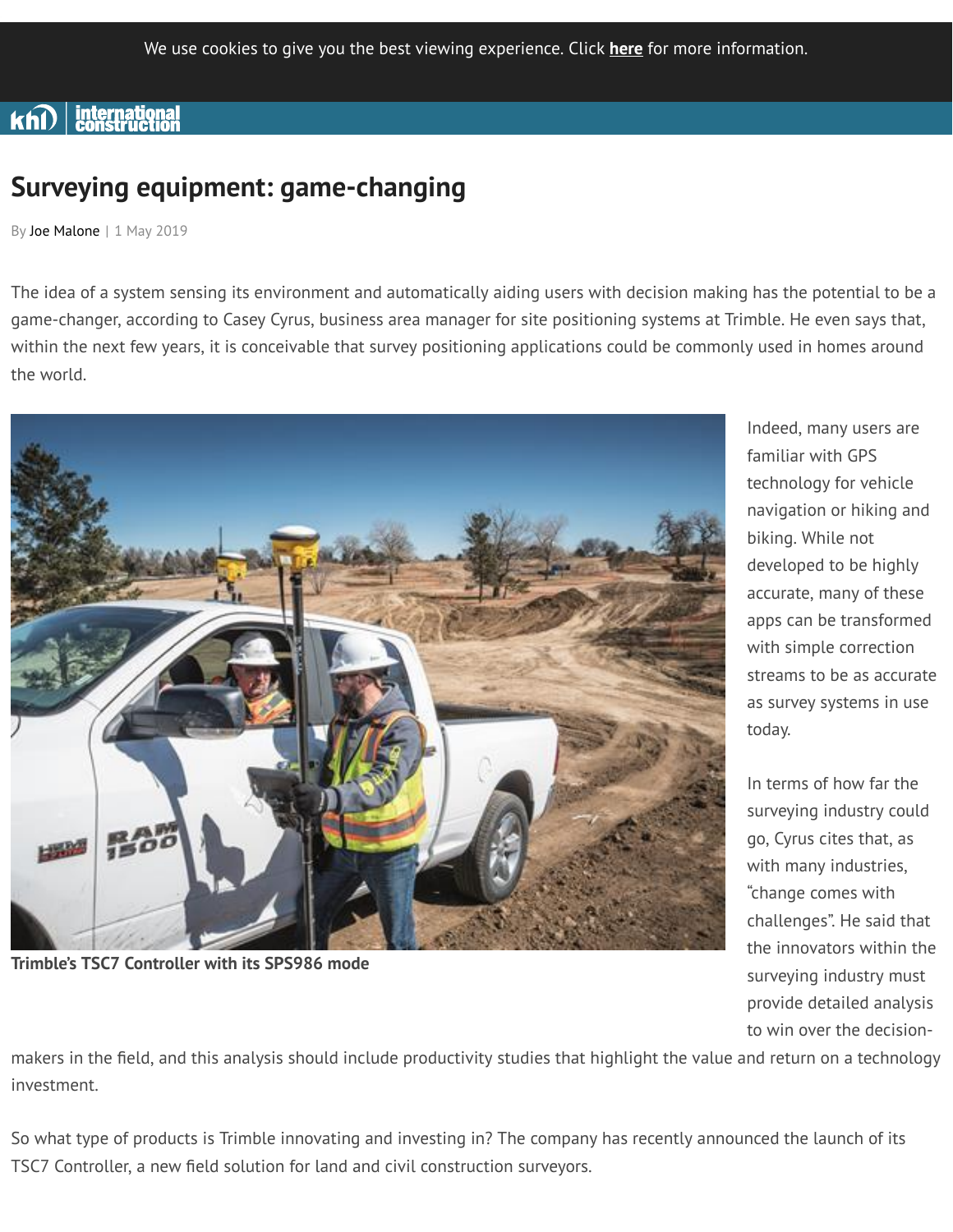The model is said to bring powerful enhancements to the field. It provides a tablet experience with a physical keyboard and a sunlight readable 7 inch touchscreen that supports pinch, tap and slide gestures.

Users can interact with the TSC7 intuitively, easily zooming, panning and selecting items on the large touchscreen. Frontand rear-facing cameras allow users to video conference their office from the field for on-the-job support, and capture highdefinition videos and images that provide valuable context to their data and clients.

#### **Motorway work**



Trimble's 4D Control monitoring software was used to survey land conditions ahead of a motorway expansion in New **Zealand**

When it comes to producing the latest models, trends will always help decide what companies focus on, and surveying equipment has the potential to change the way people work.

Enhancing the debate that surveying equipment and systems are paramount to construction work, Trimble recently undertook a major job in Christchurch, New Zealand, where the expansion of a four-lane motorway was planned.

The road was just short of 10km and was made up of very soft ground, not least because the country was still experiencing aftershocks associated with the 2011 Christchurch earthquake with consequent liquefaction in the same area.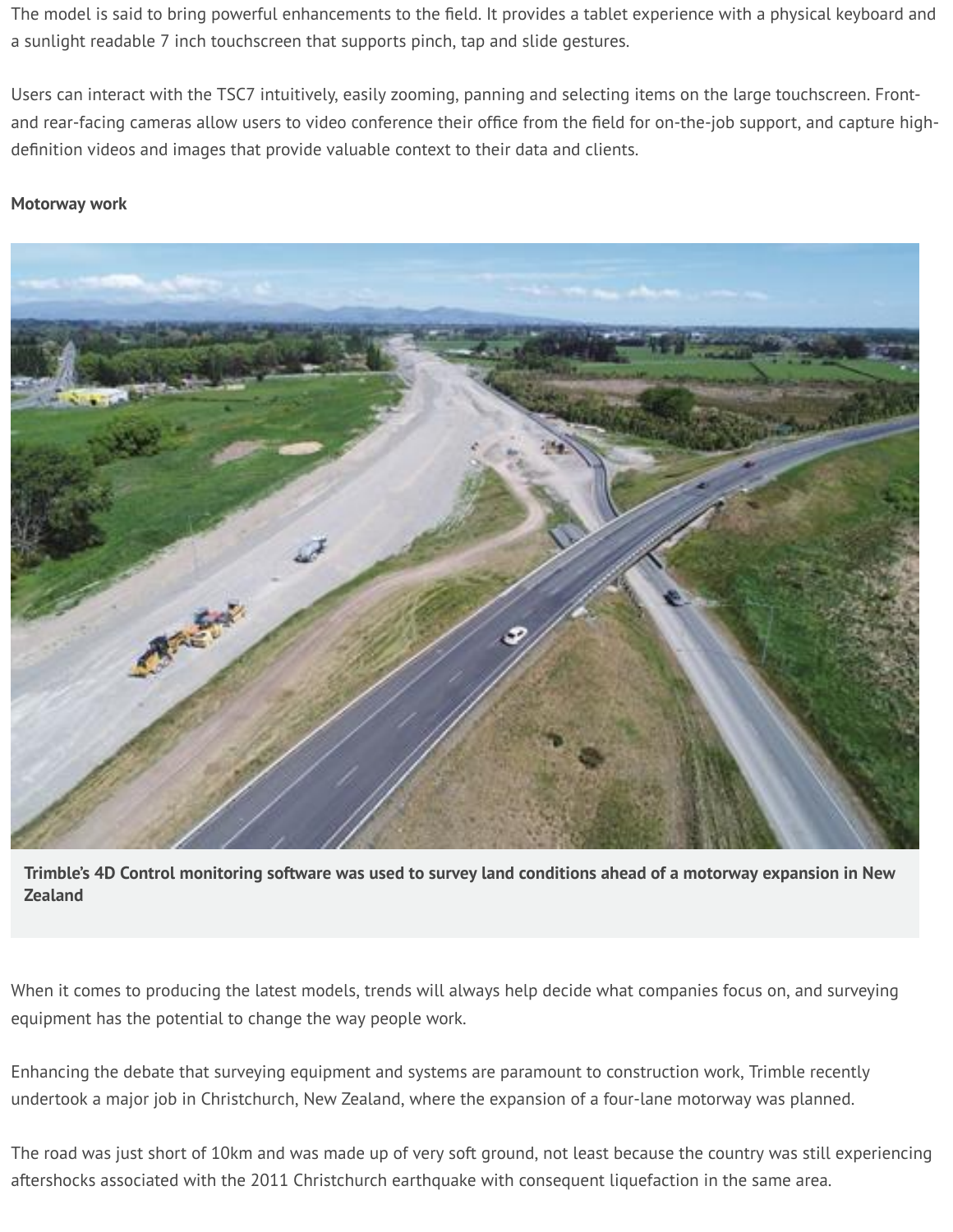For this, Trimble used its 4D Control monitoring software, which automatically managed measurement cycles, communications and the flow of incoming real-time data from more than 2,000 sensors and other geotechnical equipment.

The results were then visually available using maps, charts and graphs, giving the project team clarity on what to do next.

The company which used Trimble's system was International Earth Sciences (IESE), a geotechnical consultant based in New Zealand, which discovered that the conditions required an engineering preload and embankment to be built to improve the ground conditions before the actual road was constructed.

During the process of building up the embankment, settlement was expected due to the load. Due to the soft ground, pore water pressure was also a significant factor that could potentially contribute to displacement.

According to Michael Cheng, senior project scientist at IESE, if pore water pressure were to be too high, too quickly, the engineering embankment structure would fail. Cheng said his team selected Trimble because it could collect and tie data together from multiple instruments, delivering it into one platform.

#### **Laser scanners**



**Leica's GS18 model is an inertial measurement unit**

Bernd Moeller, business director field software, Leica Geosystems, believes that surveyors are starting to embrace terrestrial laser scanners, while point clouds are also becoming standard tools for reality capture. In the coming years, Moeller believes that mobile mapping systems will be used for faster reality capture applications where the digitalisation of city infrastructure, planning and resources become increasingly important in

our smart cities.

In terms of feature enhancement in products, Moeller said, "Over the last years, surveying equipment has continued to advance with the merging of technologies. Internet connectivity is now normal in surveying equipment and allows measured data to be automatically sent back to the office, and the latest design data can be sent to surveyors' equipment directly in the field.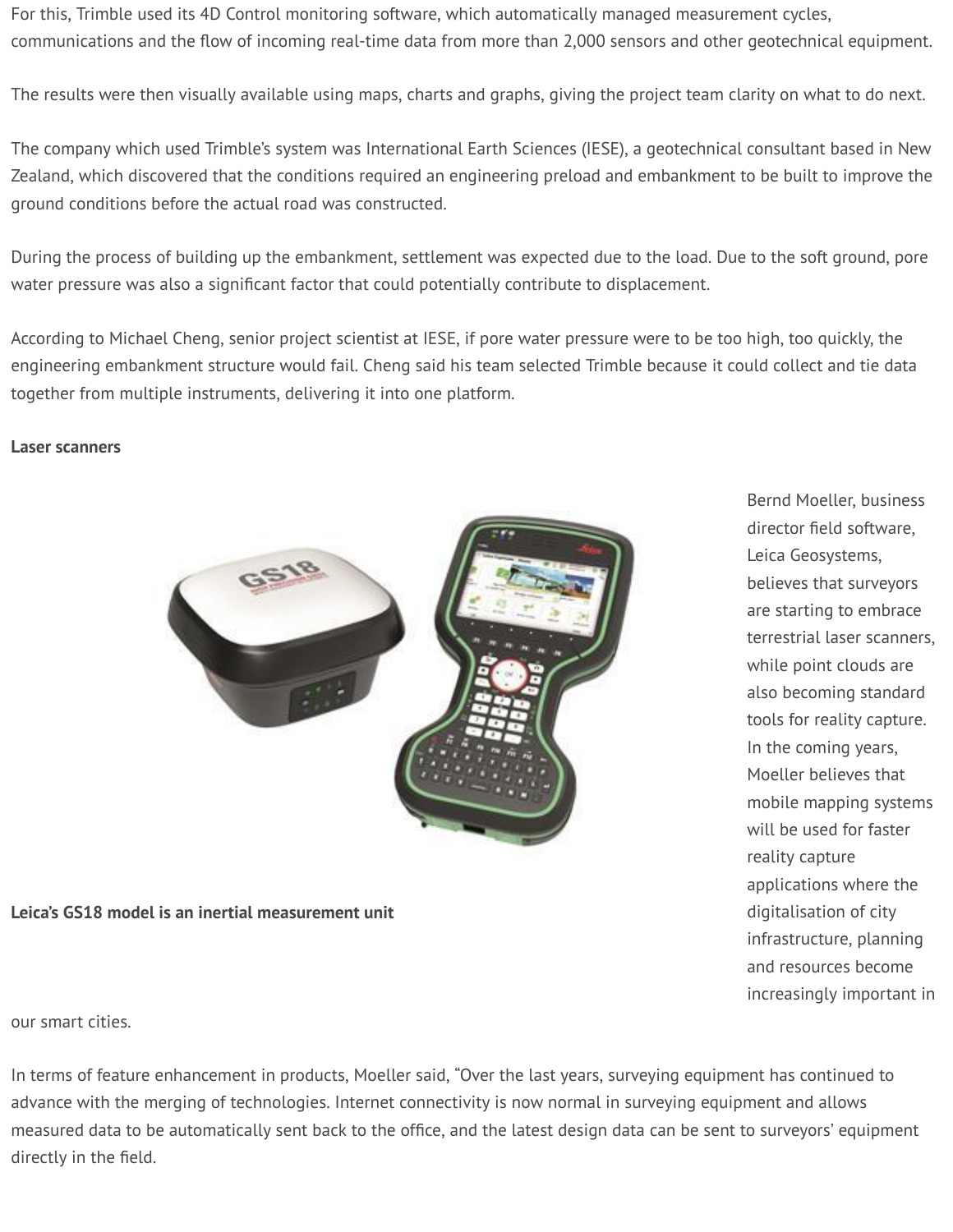"Total stations have, for many years, included imagining technology to record images of what was measured, laser scanners and unmanned aerial vehicle's do the same. This will only increase in the future with imaging becoming even more central in the measurement process."

There are now inertial measurement units (IMUs) included in its Survey Global Navigation Satellite System (GNSS) products, such as Leica's GS18 T, and its terrestrial laser scanners such as its RTC360, to augment the measurement sensors.

Moeller said that he expects such developments to continue in the coming years and for them to make surveying equipment more productive.

He added, "Software is already a critical component of surveying equipment. Today, measured data and modelled data are visualised in the field in rich full 3D and complete intelligent BIM models are fully available in the field. Further innovation can be expected in the next years to continue to further increase productivity with innovative use of BIM models in both the field and office."

On the other hand, Bentley Systems believes its products are leading the way in the surveying market, citing that its reality modelling solutions mean engineers and surveyors can confidently work with accurate 3D models to streamline design, construction, or operations workflows. Its solutions are available both as on-premises solutions or cloud-based services.



**Bentley System's ContextCapture displays and visualises multi-resolution meshes in a bid to help surveyors work more** efficiently

One of its products is the ContextCapture with scalable mesh technology. This quickly displays and visualises multiresolution meshes in a bid to help surveyors work more efficiently. It has no size limits, meaning users can work with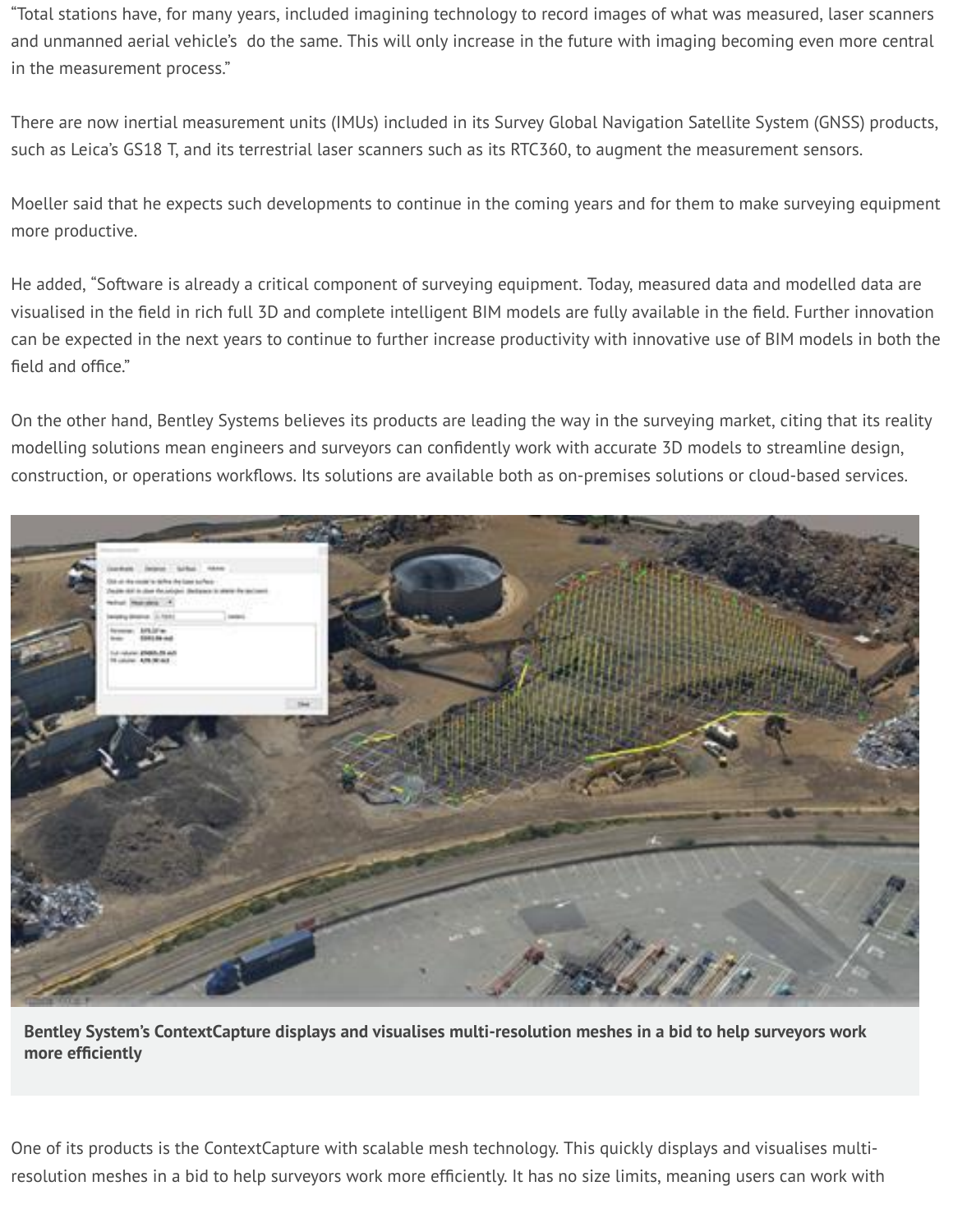incredibly large reality data such as city-scale models with the ability to handle different data types including photos, point clouds, or both in combination. The scalable mesh technology can contain terrain data from many sources.

Data is said to be the fast-growing theme in the market, according to Bentley's director of product management, Benoit Fredericque. He said, "Adopting new and emerging surveying technologies means more automation for data acquisition. This increases the amount of data we need to aggregate and process into information that we can use to accelerate the decision-making process throughout the asset's lifecycle.

"Companies need to think about the integration of photogrammetry and laser scanning technologies with land surveying equipment. Then, they can upgrade their data management system to accommodate massive amounts of data."

Perhaps fittingly, Bentley has a new data storage system - known as ContextShare - which allows for masses of data. Working with its ContextCapture, its high-performance cloud-based service makes use of very large reality meshes practical for providing context for engineering and geospatial workflows

### **New software**

Other new products to the surveying market include Pix4D's drone mapping software for earthworks, construction and infrastructure management, named PIX4Dbim. The company will use this year's Bauma event to showcase its product.



**Images taken by drone, handheld or crane-mounted cameras can be converted into precise, georeferenced and scaled 2D maps and 3D models with the new Pix4Dbim model**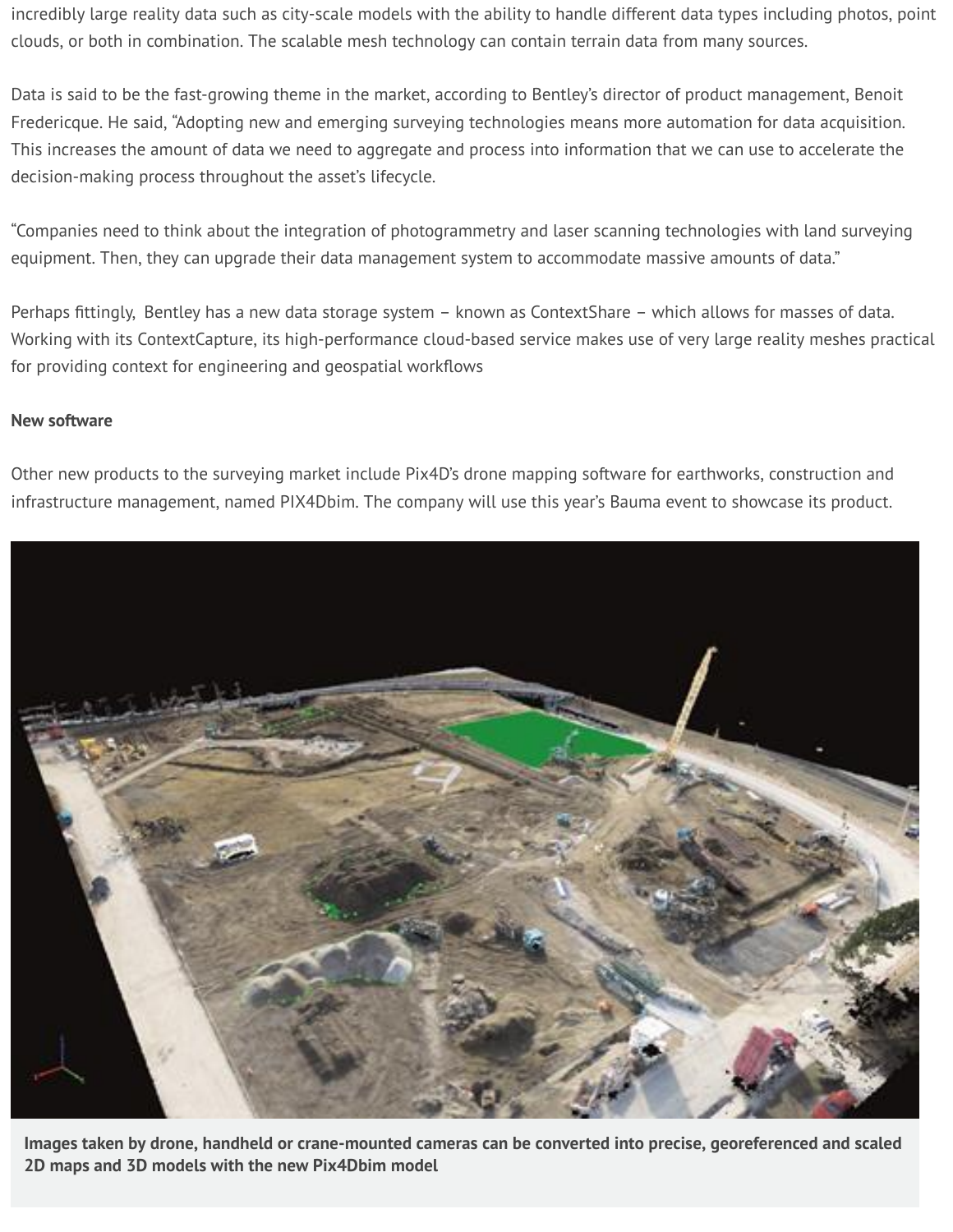Offering both desktop and cloud processing, its new software automatically converts images taken by drone, handheld or crane-mounted cameras into precise, georeferenced and scaled 2D maps and 3D models. Results are delivered daily, shared with all project stakeholders and compatible with BIM/CAD software.

The company's latest model includes advanced software capabilities such as volume calculations, elevation profile generation and export, 3D virtual inspection, and automatic point cloud classification based on machine-learning processes, to provide valuable insights for construction surveys, jobsite monitoring, and project documentation.

The company has also launched its latest version of its crane camera solution, which consists of an advanced weatherproof camera system with an on-board micro-computer.

Fully autonomous and powered by the crane, the system is installed on tower cranes and connected to Pix4D photogrammetry software. Site images are captured automatically during normal crane operations, transferred to Pix4D's collaborative cloud platform – via a 4G connection – to be processed and converted into 2D and 3D models.

Another new feature of the crane camera solution is that it integrates advanced components to facilitate on-site installation and boost results. This new version promises faster data delivery, higher accuracy and self-maintenance capabilities.



**The mdLiDAR3000 model from Microdrones**

Finally, Microdrones has launched its new mdLiDAR3000 model which is the newest LiDAR (Light Detection And Ranging) system that combines the heavy lifting power of the md4- 3000 drone with a RIEGL LiDAR and a SONY camera for rapidly producing colorised pointclouds.

The new system is said to take advantage of the power of md4-3000, the largest Microdrones UAV. High payload capacity is said to make it ideal for handling heavy LiDAR sensors, advanced

mapping grade cameras, and multiple sensors and provides the robust platform for heavy duty LiDAR geomatics.

The entire integrated system enables the user to acquire high density LiDAR data in the field and turn it into a 3D colorised pointcloud via popular software.